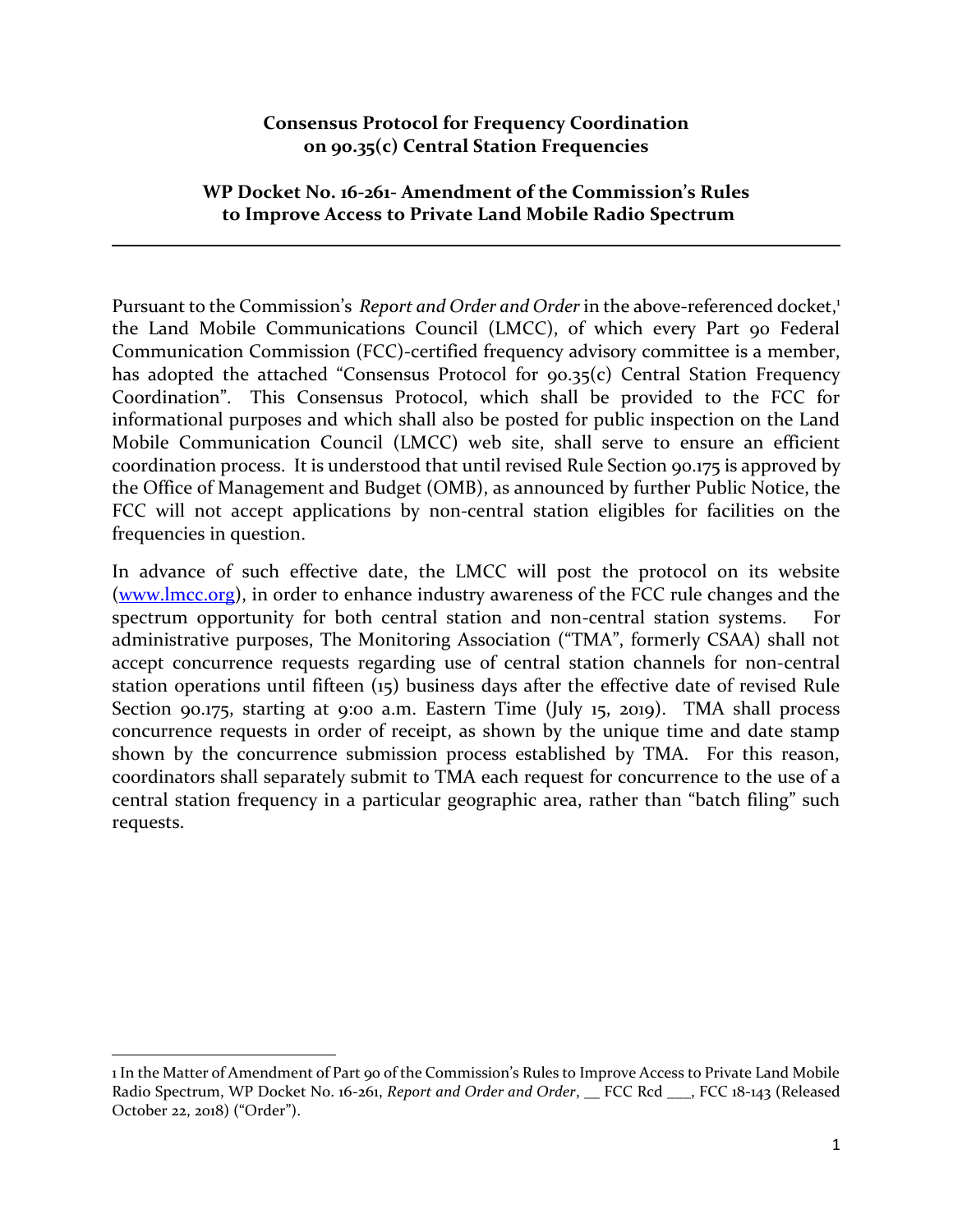## **General Procedures**

This protocol represents a consensus among the LMCC members that coordinate Industrial/Business Pool applications, for the coordination of non-central station operations using the central station alarm frequencies designated by reference to Rule Sections  $90.35(c)(63)$  through  $(66)$ .

## **High Power Voice Channels**

The central station high power voice channels (460.900, 465.900, 460.925, 465.925, 460.950, 465.950, 460.975, 465.975, 461.000 and 466.000 MHz) will be available for all Part 90 Industrial/Business Pool applicants, upon approval by OMB (and further Public Notice of such approval) of the changes to the frequency coordination protocols of Rule Section 90.175 adopted in the Order. Applicants shall seek concurrence from TMA for use of these channels, and will ensure that incumbent central station alarm operations will be protected from interference in accordance with the FCC's rules and the coordination protocol below. Pursuant to this protection protocol, non-central station applicants will demonstrate that the proposed 21 dbuVm interference contour will not overlap the incumbent central station licensee's area of operation, as reflected on its license. The applicant will also protect fixed alarm radios at protected premises (which are classified as "mobiles" under Rule Section 90.267) from mobile-only licensees on the central station voice channels. To the extent that information about premises protected by central station operations is utilized in assessing the potential for interference, such information will treated as confidential by all coordinators.

Incumbent central station systems will be protected as if licensed for primary voice and/or data as station class FB8, within the licensed service area, even if operating in conventional mode and/or for alarm signaling only.

Due to the scarcity in many urban areas of UHF voice channels suitable for exclusive use, applicants will be coordinated for use of only one central station channel in a geographic area. Priority will be given to FB8 proposals, since shared use operations can generally be accommodated on other spectrum. A second channel in the same area will not be coordinated until after the grant, construction, and filing of the required construction notification for the first channel. For purposes of this protocol, a "second channel" request will be a proposed operation the 39 dBu contour of which would overlap the 39 dBu contour of a central station frequency granted to the same (or related) applicant, which has not yet been rendered operational. Non-central station trunked systems will be subject to the requirements of FCC Rule Section 90.187 with regard to co-channel non-central station licenses.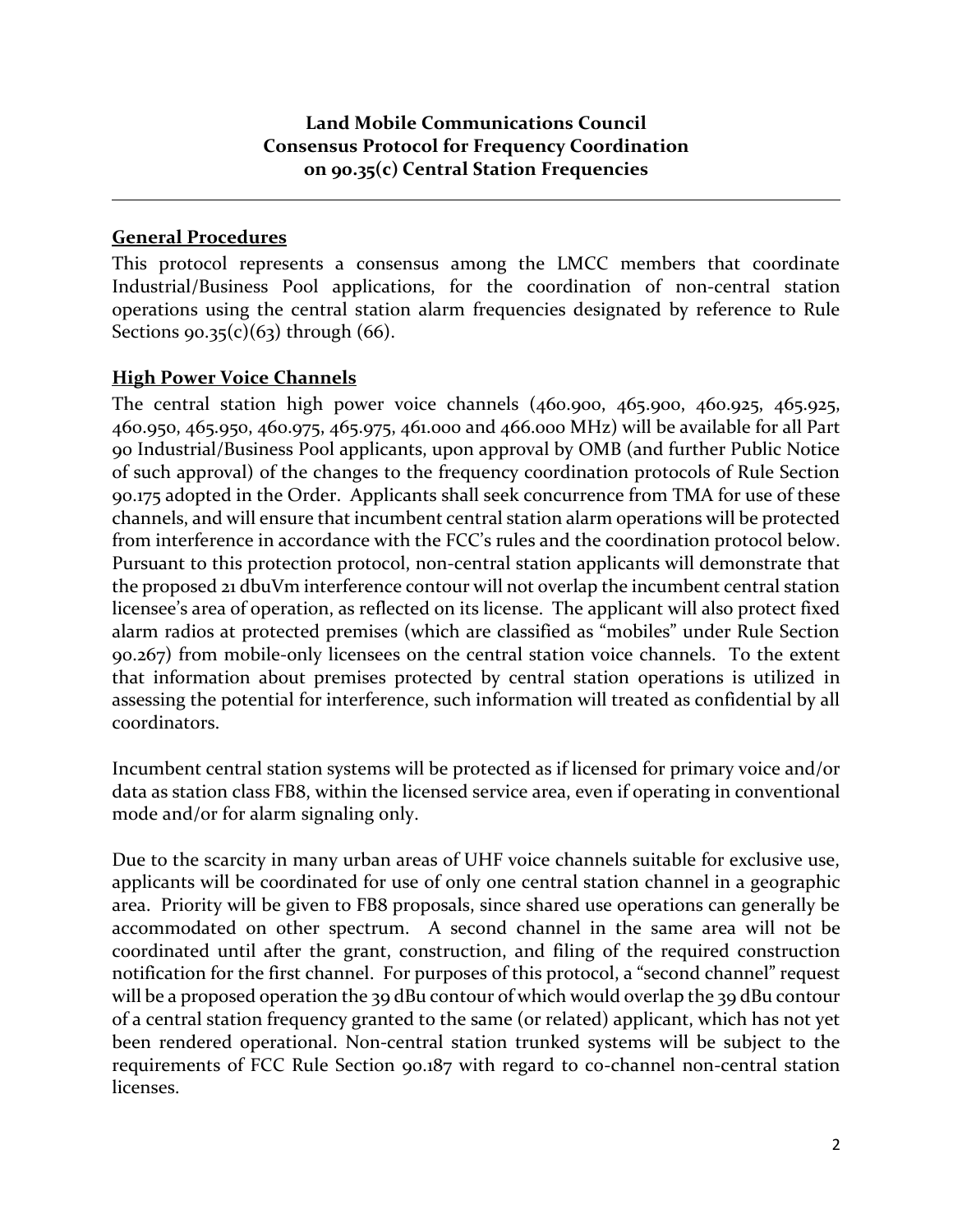# **Alarm Data Operations Co-primary**

Coordination of non-central station operations on any of the central station voice channels will recognize data use by a neighboring central station as a co-primary use, and protect such operation accordingly.

## **Low-power Group D Channels**

Applicants shall seek concurrence from TMA for use of any of the 12.5 kHz and/or 6.25 kHz low-power Group D Channels designated for central station use, as currently designated by Rule Sections 90.35(c)(63), (65), (66), (83) and (87), as applicable and Rule Section  $90.267(f)(5)$ . Central station alarm signaling on these frequencies are co-primary with regard to co-channel or adjacent channel base, mobile or data operations. Outside the urban areas described in §90.35(c)(63), Group D frequencies subject to § 90.35(c)(63) are available for general Industrial/Business use on a coordinated basis, pursuant to §  $90.35(b)(2)$  and §  $90.175(b)$ . Concurrence may be denied when a grant of the underlying application would have a demonstrable, material, adverse effect on safety, including potential interference to existing or proposed alarm operations. Because of the demonstrated adverse effects of voice and other incompatible operations on co-channel and adjacent channel alarm signaling, and the limited number of central station signaling channels, non-central station operations will whenever possible be coordinated on channels in the Low Power Pool other than Group D Channels. In evaluating a concurrence request for use of a Group D central station frequency, TMA shall evaluate the applicant's showing of interference protection to incumbent central station licensees.

Non-central station applicants will demonstrate that the proposed 21 dbuVm interference contour will not overlap the incumbent central station licensee's area of operation, as reflected on its license. Since alarm radios licensed on Group D channels are classified as "mobiles" under Rule Section 90.267, non-central station applicants will protect fixed alarm radios at protected premises from all proposed operations, including mobile-only operations on the central station channels. To the extent that information about premises protected by central station operations is utilized in assessing the potential for interference, such information will treated as confidential by all coordinators.

## **Frequency Coordination Process**

Subject to the provisions of the central station protocol set forth above:

Step 1 – If the distance between a non-central station facility (proposed or incumbent) and a co-channel or adjacent channel central station operation (proposed or incumbent) is 160 km (100 miles) or greater as measured from the closest point of the non-central station area of operation, as defined by either a County border or the edge of a maximum area of operation from center coordinates of normal day-to-day operations, to the edge of the central station's licensed area of operation, the application may be certified. In such situations, notification of the application shall be sent to TMA, along with a copy of the search results showing the location of the proposed facilities (including geographic